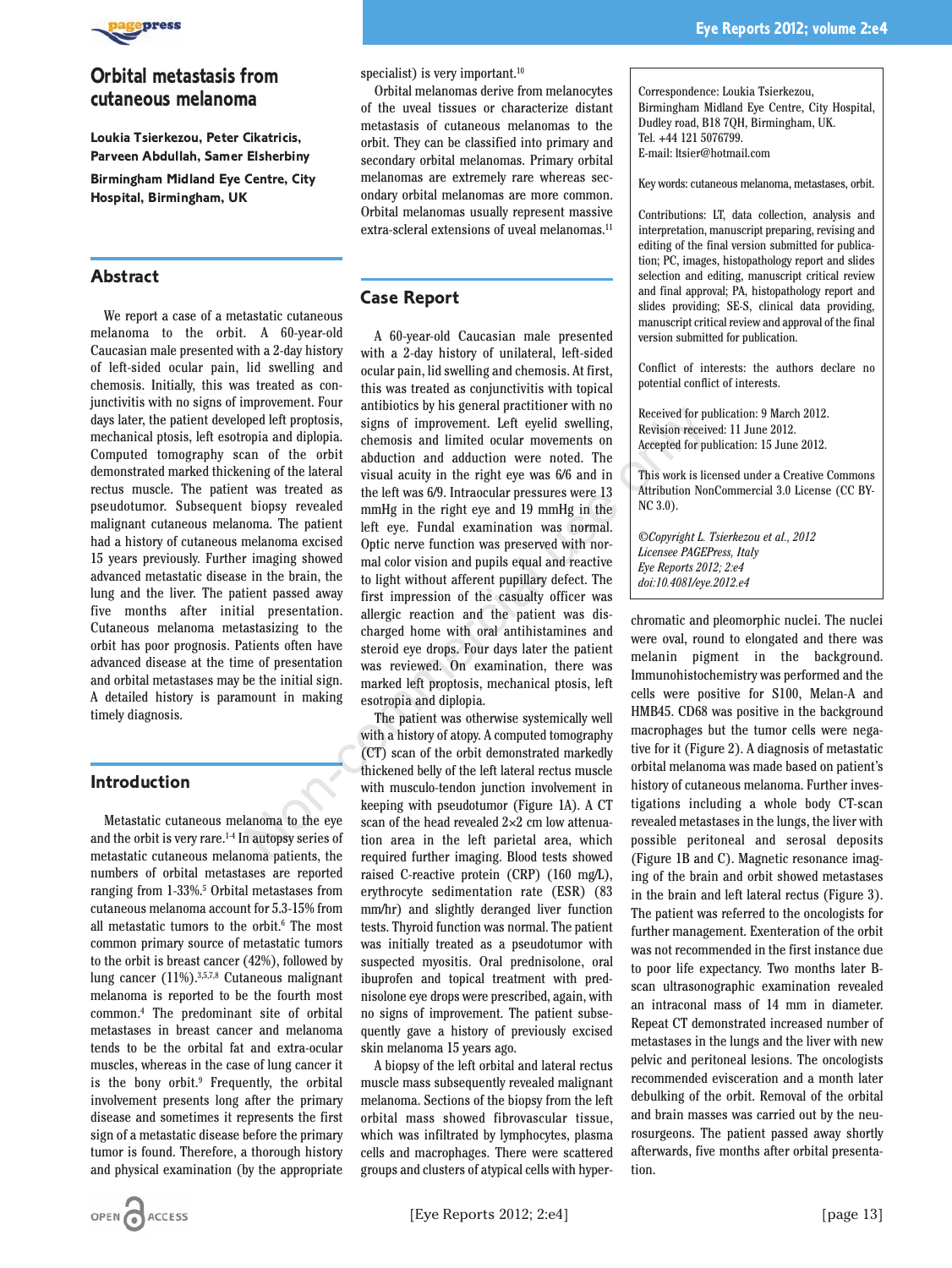

#### **Discussion**

Differentiation between primary and secondary orbital melanomas is difficult. Fine needle aspiration biopsy can help provide information about the origin of any orbital tumor.12 De Bustros *et al.*<sup>1</sup> based their diagnosis of metastatic disease in accordance with the history or presentation of other metastatic lesions at the time of diagnosis. In their series they emphasize that the eye can be the initial site of recurrence of cutaneous melanoma. Even in cases where there is no known history of skin lesion excisions and a metastatic orbital melanoma is suspected, the dermatologists should search for a cutaneous or mucosal melanoma.2 Many patients (like our patient) may not remember to mention a history of previously excised skin lesion. Therefore, it is very important to actively seek information in every case with intraocular or orbital tumor.<sup>1</sup>

Ramesh *et al.*12 reviewed literature regarding intraocular sites of cutaneous melanoma metastases. In total, 75% involved the uvea. De Bustros *et al.*<sup>1</sup> in their series of 12 eyes report the eye as a potential initial site of a clinically identifiable recurrence of cutaneous malignant melanoma. Valenzuela *et al.*<sup>9</sup> in a chart review of 80 patients established that the orbit was the first site of presentation of a metastatic tumor in 15% of the cases. Generally, a metastatic tumor may present with ophthalmic symptoms before the diagnosis of the primary source of tumor has been established.<sup>4,5,13</sup> Orbital metastases in some cases occur after long, disease-free intervals.6,10 In our case ocular metastases presented 15 years following the excision of skin melanoma with widespread metastases. The mean survival of patients with intraocular metastasis of melanoma is generally poor. Zografos *et al.*<sup>3</sup> in





OPEN CACCESS



**Figure 2. (A) Histopathology slides showing Melan-A immuno stain for melanoma. (B) Hematoxylin and eosin stain (see text).** 



**Figure 3. A and B) Magnetic resonance imaging scan of the orbit shows focal and globular swelling of the lateral rectus muscle representing metastasis. C) A T1 weighted coronal magnetic resonance imaging scan of the brain with contrast enhancement demonstrates lesion in the parietal region and surrounding oedema (white arrow).**